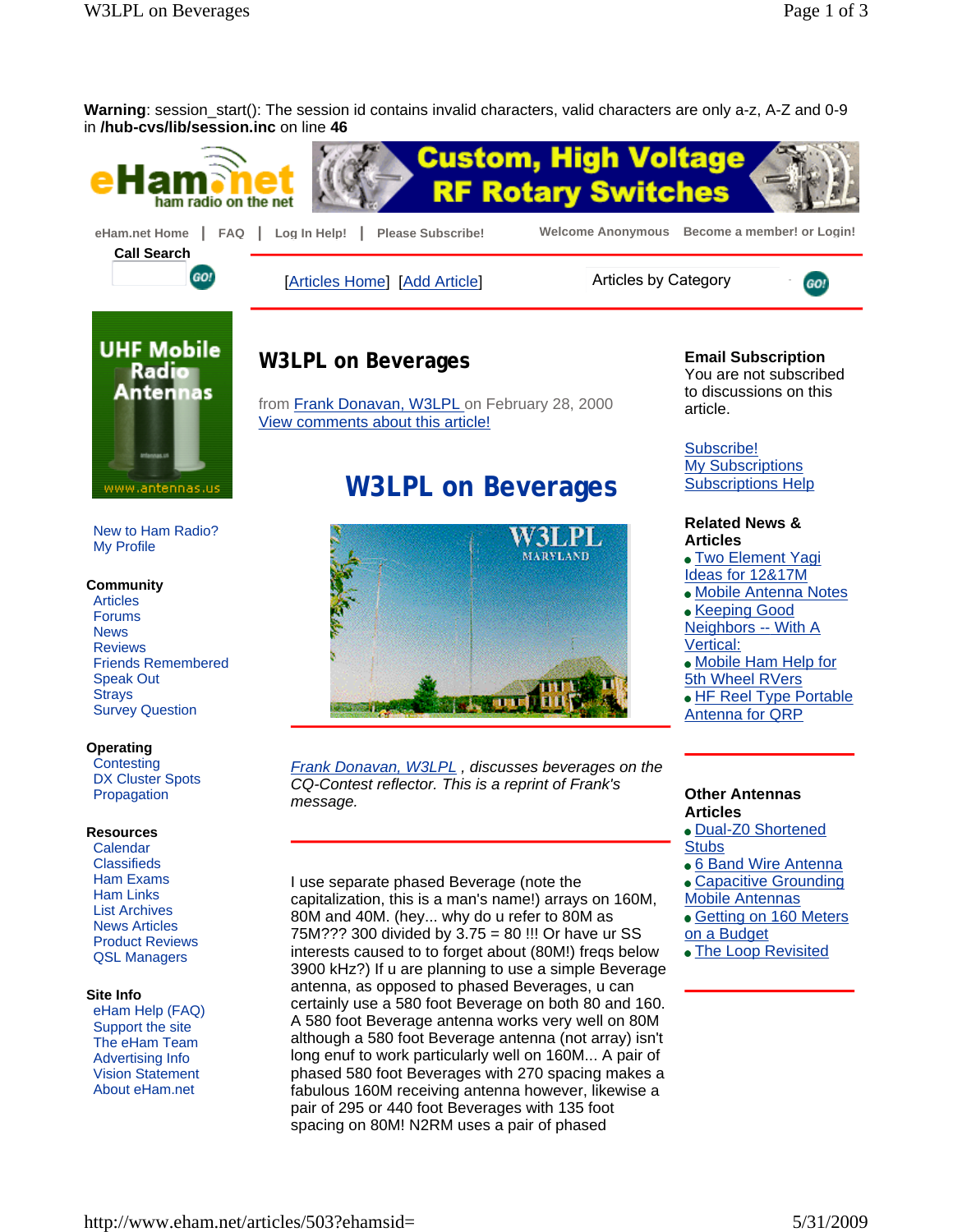



GO!

Beverages with compromise spacing that work well on both 80 and 160. Here are some factors to keep in mind when selecting Beverage antenna length:

1. As W1WCR points out in his Beverage Antenna Handbook (results easily confirmable with EZNEC), certain preferred lengths produce a very desirable "cone of silence" off the back of the antenna. The preferred cone of silence lengths are (it is NOT necessary to use precision lengths, furthermore, ideal Beverage antenna length is somewhat affected by local ground conditions!)



# **Ideal Beverage Antenna Lengths**

|  |  | 160M 290 Feet 585 Feet 880 Feet 1160 Feet |
|--|--|-------------------------------------------|
|  |  | 80M 150 Feet 295 Feet 440 Feet 580 Feet   |
|  |  | 40M 75 Feet 150 Feet 225 Feet 295 Feet    |

2. Longer Beverage antennas produce POORER frontto back ratios! Beyond the minimum useful Beverage length (the first length in 1 above), about 3 to 4 dB of front-to-back is lost each time the length of the Beverage is doubled! As a result, the first two "cone of silence" lengths would be preferred if (but only if!) front-to-back were the primary design factor...

3. Short Beverage antennas have a very broad main lobe, poorer response to low angle signals and lower sensitivity... Of the four lengths listed under number 1 above, the shortest length has a 3 dB beamwidth of almost 180 degrees, not very desirable! The second length has a 110 degree beamwidth (better, but still not good...), the third length has an 80 degree beamwidth and the longest length has very desirable 50 degree beamwidth (but only 17-18 dB front-to-back ratio...).

The clear advantage of phased half-wavelengthspaced pairs of Beverages is that you get the front-toback ratio advantage of short Beverages, the narrow beamwidth and sensitivity of long Beverages, and the fantastic front-to-side ratio resulting from the phased pairs that is unavailable with any single Beverage antenna length!

In summary: On 160M I'd suggest phased 585 or 880 foot Beverages spaced 270 ft. On 80M the preferred phased Beverage lengths are 295 or 440 feet, spaced 135 ft On 40M the preferred phased Beverage lengths are 150 ft or 225 ft spaced 70 ft. N2RM's compromise of two 580 foot Beverages spaced 200 feet is a proven performer on both 80 and 160.